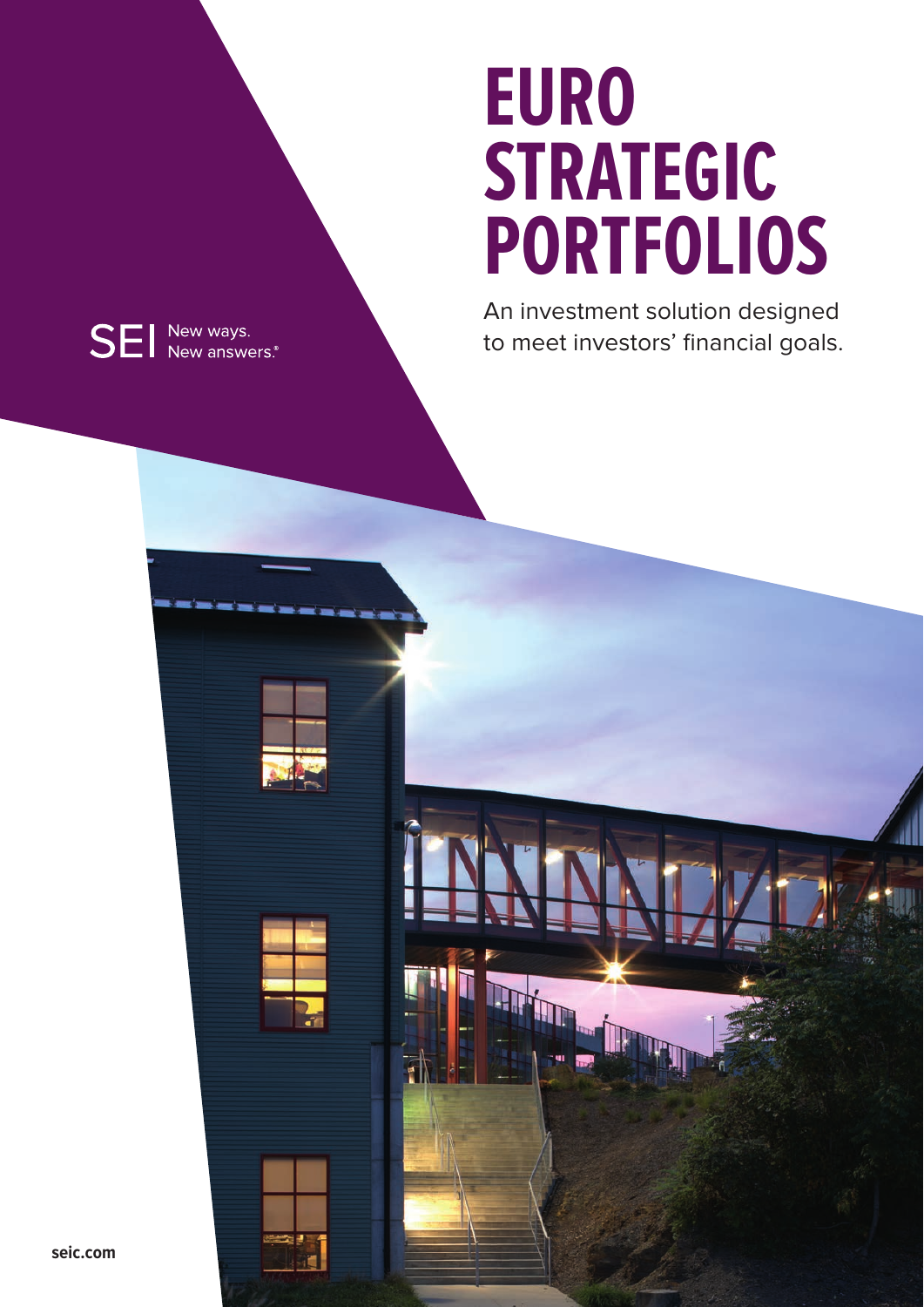**The SEI Euro Strategic Portfolios provide a core investment solution designed to meet a wide variety of investors' financial goals.** 

**We recognise that investor goals are distinct and have different time horizons. The suite of seven funds fall into two groups: Stability-Focused and Growth-Focused.** 

**The Stability-Focused Strategic Portfolios are designed for investors who are trying to protect against losses while working towards a comfortable level of growth. The Growth-Focused Strategic Portfolios are designed for investors whose goal is to steadily accumulate assets at a rate consistent with their risk tolerances relative to their goals.**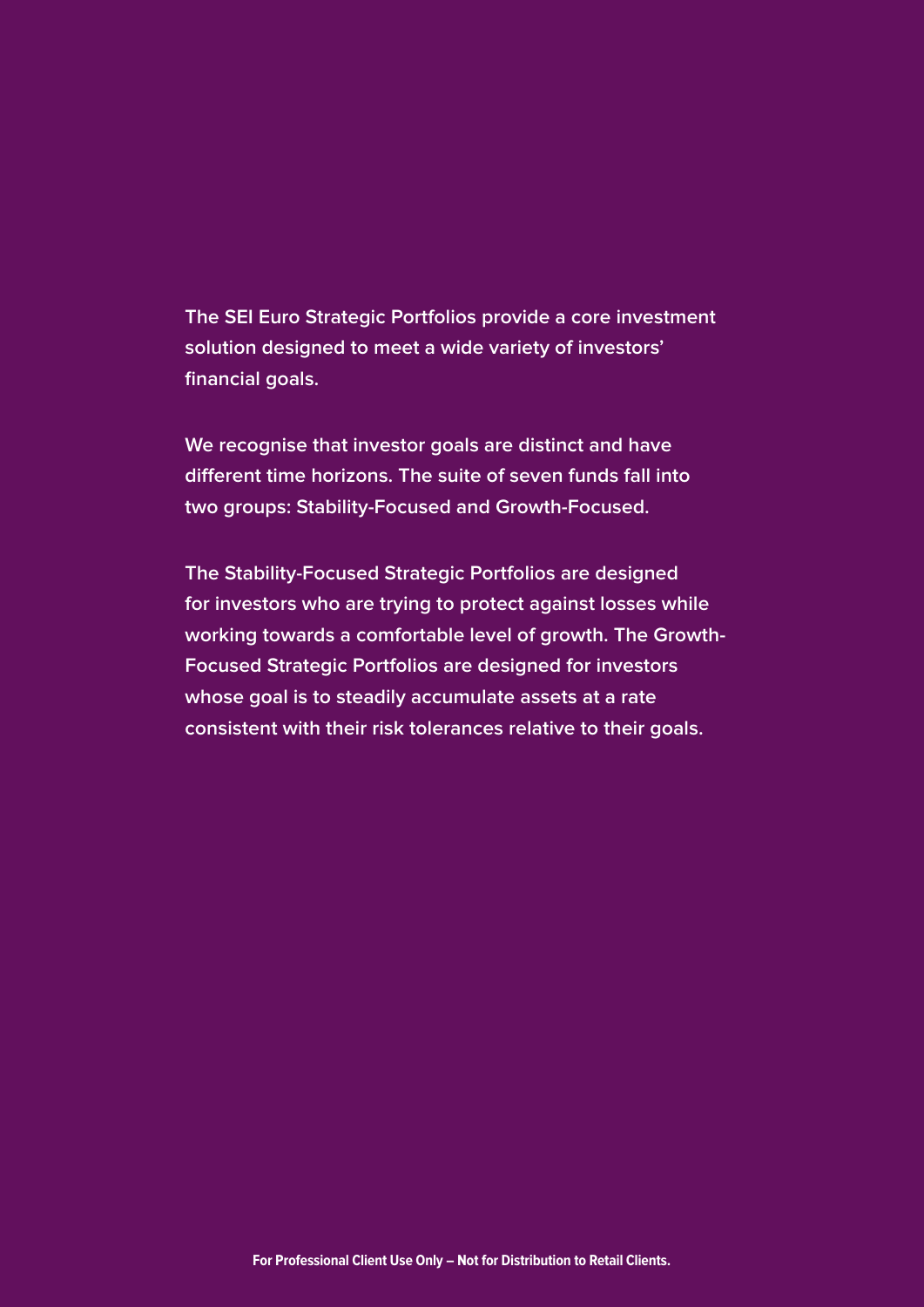## Designed to suit a range of financial goals

The Euro Strategic Portfolios help you and your clients to take an objective investment approach with the aim of maximising returns, limiting volatility and managing investment risk.



As at 30 June 2017. For illustrative purposes only.

### Five key benefits

- ›› **Unique goals-based approach.** Our approach means that success is measured against a range of investor goals and not against benchmarks alone. By focusing on achieving personal goals, investors are less prone to making irrational investment decisions that hinder their long-term performance.
- ›› **High level of diversification.** The asset allocation of each portfolio is designed to be well-diversified across up to six asset classes — equity, fixed income, inflation sensitive, income, liquidity and absolute return.
- ›› **Access to some of the world's best managers.** Our team of approximately 100 analysts located worldwide selects some of the best from the entire universe of investment products, including institutional and boutique managers not usually available to the retail market.
- ›› **Continuous portfolio management.** Our analysts continuously monitor each manager's philosophy, process, people and performance. SEI's sophisticated technology enables us to monitor the portfolio holdings and trades to ensure that the portfolios are aligned with the overall strategy.
- ›› **Aligned to investor risk profiles.** Designed to cover a spectrum of investor risk profiles, the portfolios can be mapped to some of the market-leading risk profiling tools.

**For Professional Client Use Only – Not for Distribution to Retail Clients.**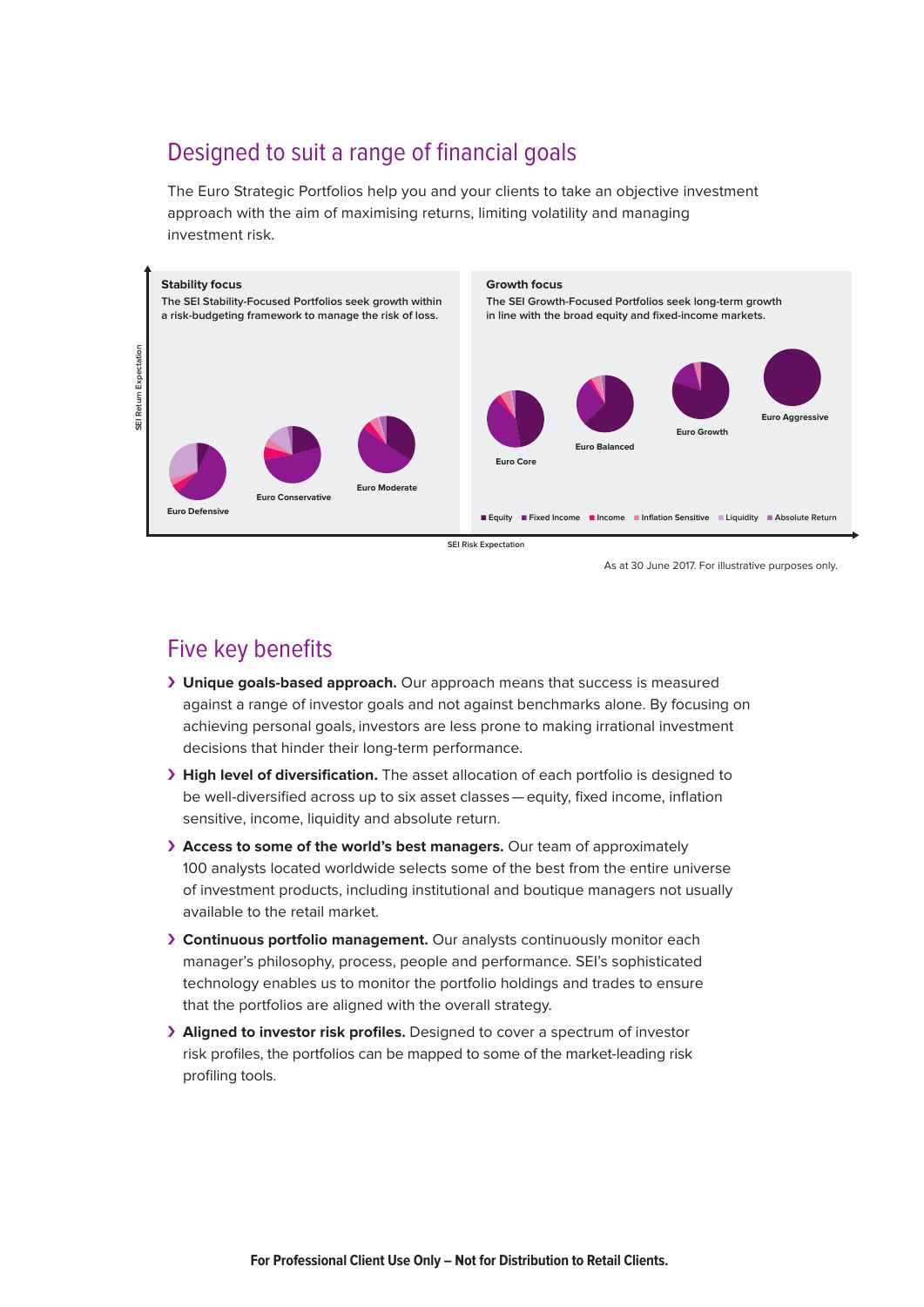# Inside a Euro Strategic Portfolio: the SEI Euro Core Fund

Diversification across asset classes and managers.



Target allocation weights are set at the discretion of SEI and are subject to change. As at 30 June 2017.

\* The absolute return asset class aims to exploit active management opportunities that are not always accessible in conventional asset classes, such as equity, fixed interest or cash. This could involve, for example, investing in long (betting on price appreciation) and short positions (betting on price depreciation), to help generate profits or protect capital in both rising and falling markets.

†Holdings information as at 30 June 2017.

# **Our Euro Strategic Portfolios provide**

- ›› **An investment solution designed to cover a range of investor financial goals and risk profiles**
- ›› **Access to some of the world's best institutional investment managers**
- ›› **Continuous, multilevel monitoring by a dedicated global team of approximately 100 investment professionals**
- ›› **Exposure to up to six asset classes: equity, fixed income, inflation sensitive, income, liquidity and absolute return**
- ›› **ISA-eligible investment solutions**

**For Professional Client Use Only – Not for Distribution to Retail Clients.**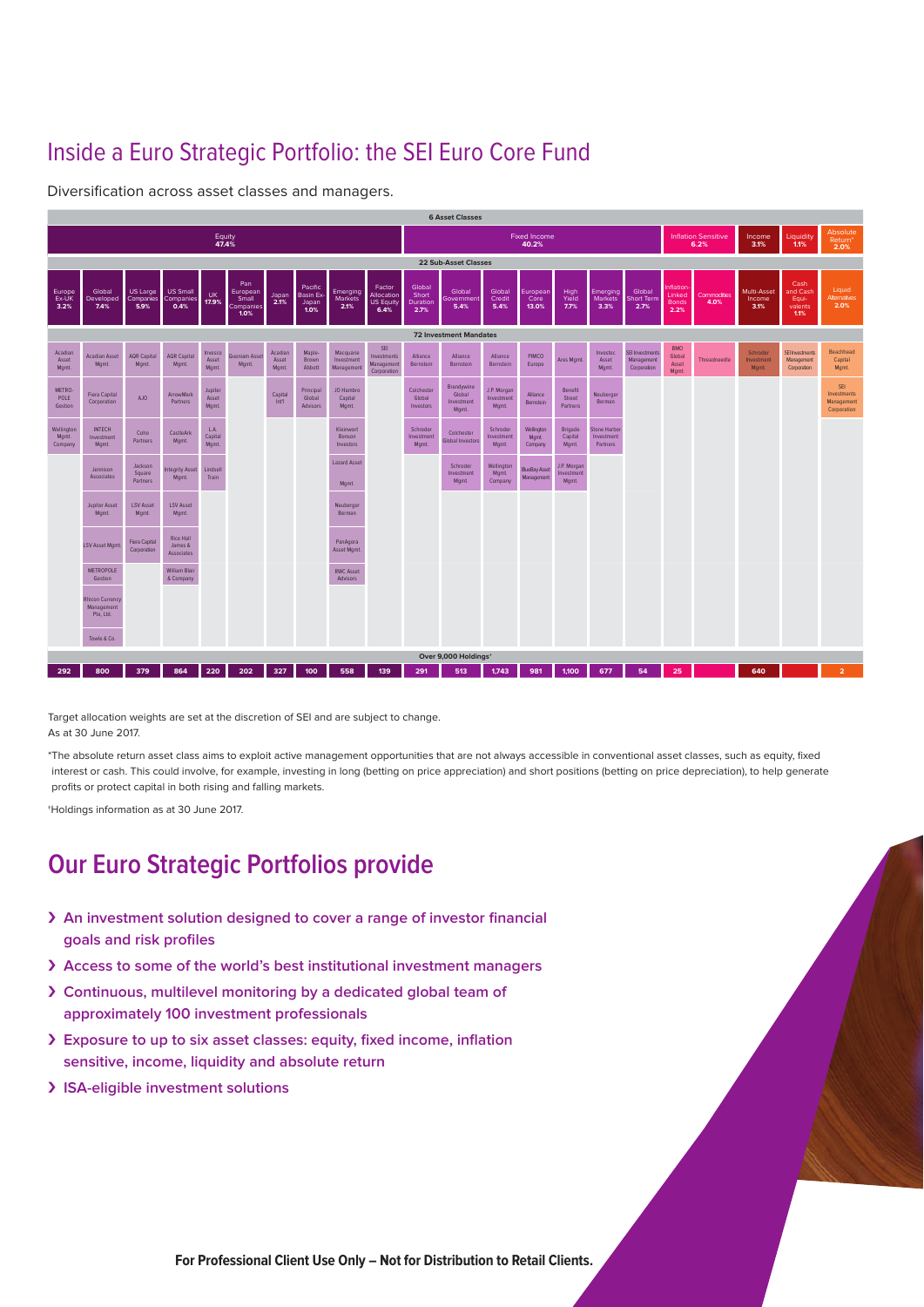# Pricing information

#### **Sterling Wealth A Distributing Share Class (Clean)**

|                                   | <b>OCF</b> |
|-----------------------------------|------------|
| The SEI Euro Defensive Fund       | 2.05%      |
| <b>The SEI Euro Conservative</b>  | 2.20%      |
| The SEI Euro Moderate Fund        | 2.40%      |
| The SEI Euro Core Fund            | 2.45%      |
| <b>The SEI Euro Balanced Fund</b> | 2.55%      |
| The SEI Euro Growth Fund          | 2.65%      |
| The SEI Euro Aggressive Fund      | 2.75%      |

The ongoing charge figure shown above is based on expenses for the year ending 30 June 2017. This figure may vary from year to year and excludes investor's portfolio transaction cost.



**For Professional Client Use Only – Not for Distribution to Retail Clients.**